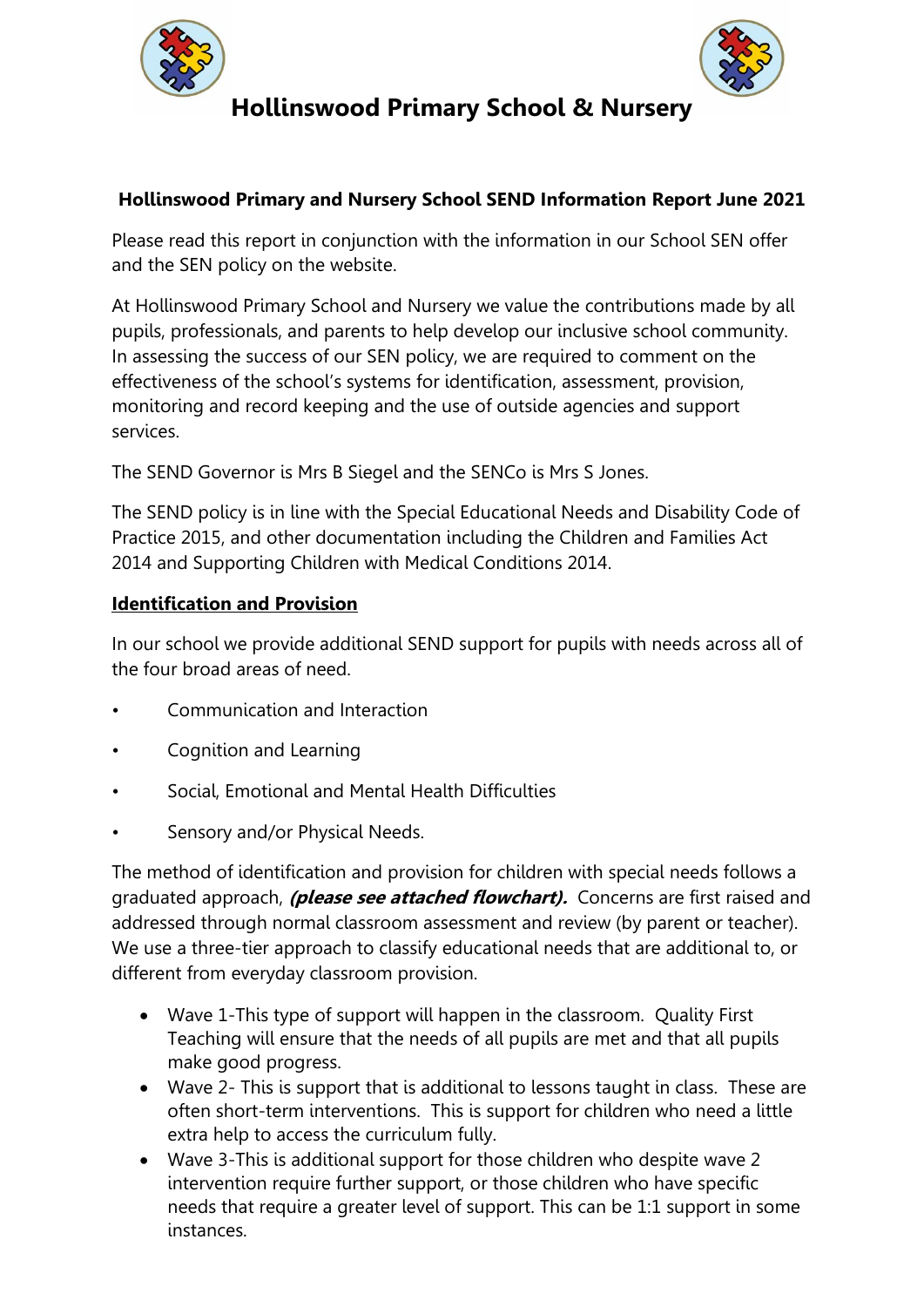



We believe that children learn best with the rest of their class with their teacher. We aim to encourage all children to work independently. When allocating additional TA support, our focus is on outcomes not hours. We aim to give pupils the support they need but without developing a learned independence upon an adult. **For an overview of the provision across the whole school, please see the Whole School Provision, School Offer.**

As part of the half termly pupil progress meetings, children are targeted for support in response to data. The progress of all pupils is closely monitored and if after appropriate intervention, pupil's continue to be of a concern, it may be decided in conjunction with parents, SENCo, class teacher and teaching assistants for that child to be classified as having SEND. A provision map detailing additional support will then be drawn up. A provision map will detail any support or intervention where his/her needs are additional or different from normal classroom practice.

Where, despite careful planning, action and review, the child continues to make little or no progress, we work alongside parents and other agencies to consider an application for additional funding through the Inclusive Schools Forum or an Education, Health Care Needs assessment, if successful this would lead to an Education, Health and Care Plan (EHCP).

Effective marking forms a large part of ongoing assessment, and involves the children in identifying their next steps in learning. Assessments are in place to build up an accurate attainment profile of each child. Assessment data is recorded half termly, this assessment process includes the review of pupil progress intervention and SEND provision. SEND targets are evaluated and next steps are identified as part of this process. Children with identified specific needs, with an EHCP, or classified as having SEND, have an individual provision map which identifies specific targets, and action. This is reviewed each term along with parents, or sooner if targets are met.

### **Involvement of Parents**

Parents are welcomed into school and have the opportunity to attend parent meetings at least once a term to discuss the progress of their child. Prior to SEN review meetings, a proforma is sent out for parents to record their views to be considered when reviewing and updating provision maps.

Parents of pupils with SEND are often invited into school more regularly to discuss provision for their child. We offer several open sessions in school, where we share what and how the children learn in different curriculum subjects. Class teachers are available throughout the week to talk to parents about their children and the Headteacher is also always available to discuss any concerns. If a child has an EHCP, an annual review meeting is held, where all professionals involved are invited, along with the parents to evaluate and review objectives and targets. Next steps are discussed at this meeting to best support pupils to move forward.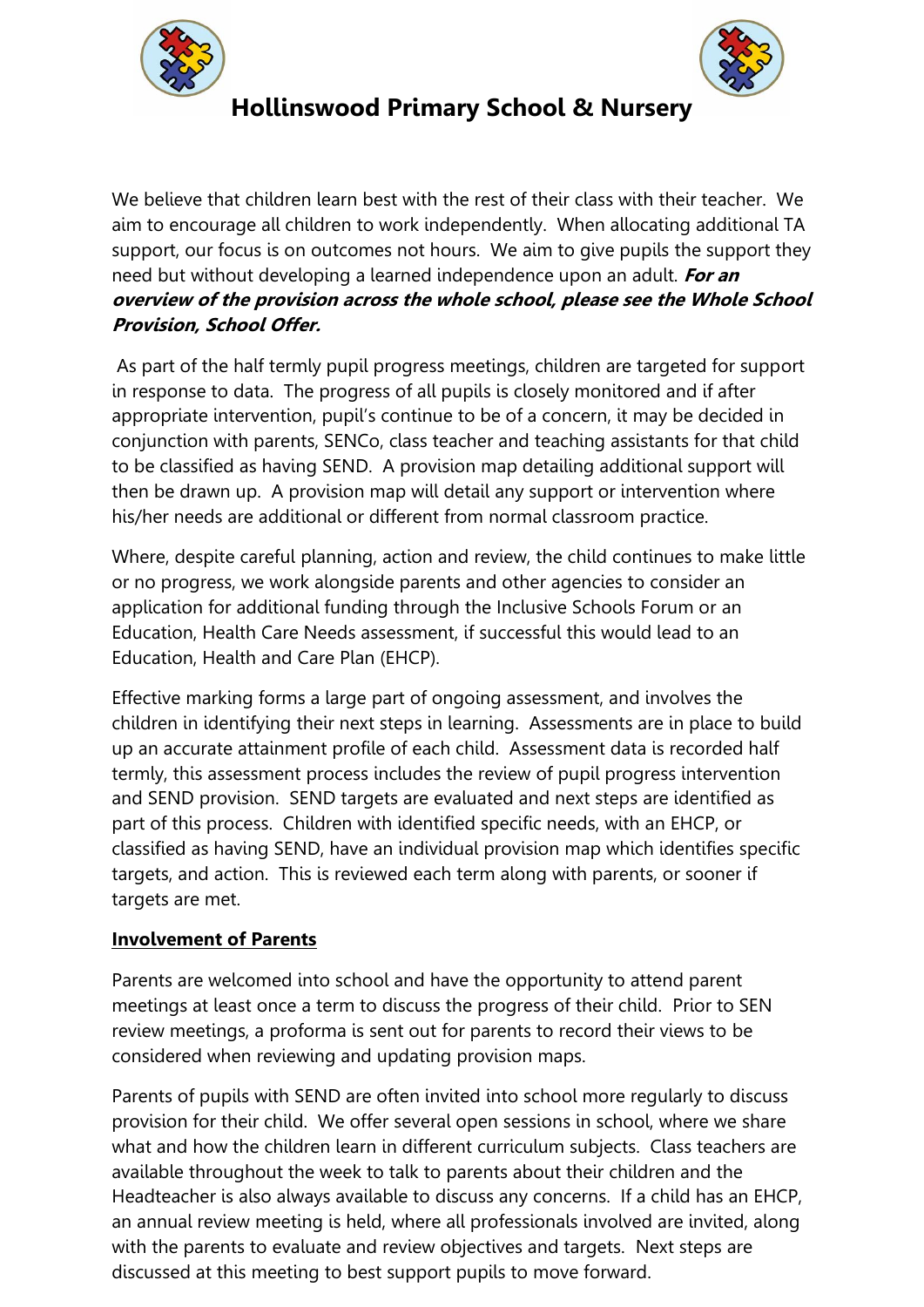



## **Involvement of Pupils**

At Hollinswood Primary School and Nursery, we value the opinion of our pupils. Peer and self-assessment activities are a regular part of all curriculum subjects, teachers use effective marking strategies to provide children with feedback on their learning and to enable them to identify their next steps.

We have a school council, which is made up with representatives from each class base. Circle times are held when it is felt appropriate and through our Jigsaw PSHE sessions, in all class bases, giving pupils the opportunity to share their ideas, thoughts and feelings.

## **Teaching and Learning**

Teaching assistants support alongside the class teachers in all classrooms. They will support all groups of pupils during the morning, as part of Literacy and Numeracy lessons. During the afternoon teaching assistants lead on interventions or on Close the Gap marking in response to pupils' identified targets and the work from the morning. Teaching assistant training is targeted to benefit pupils appropriately. An audit of staff skills is updated annually.

All teaching and learning is adapted to meet the needs of pupils, through differentiation: use of resources, (including special resources such as sloped writing desks), writing materials, adaptation of the timetable, a flexible teaching approach and curriculum and adapting the learning environment as necessary.

### **Progress of Pupils with SEND**

SEND pupils in school make good progress across most of the school, with the majority making at least expected progress. Where pupils with SEND have not made this expected progress, they have made progress towards individual targets set on provision maps and Pastoral Support, planning maps. The progress of pupils with SEND is reviewed, with targets at least once a term. SEN review meetings are held at least termly with parents, teachers and the SENCo to discuss the impact of intervention and to discuss next steps.

All pupils have equal opportunities to activities, including clubs and opportunities within the wider school community.

## **Changing Phase of Education**

There is good transition between each of the phases within school. For pupils with SEN this involves parents, teachers, and pupils as appropriate and other professionals where necessary.

For pupils transferring to Key Stage 3, the school SENCo, and class teacher will liaise closely with parents alongside Year 7 tutors and Secondary SENCos to ensure all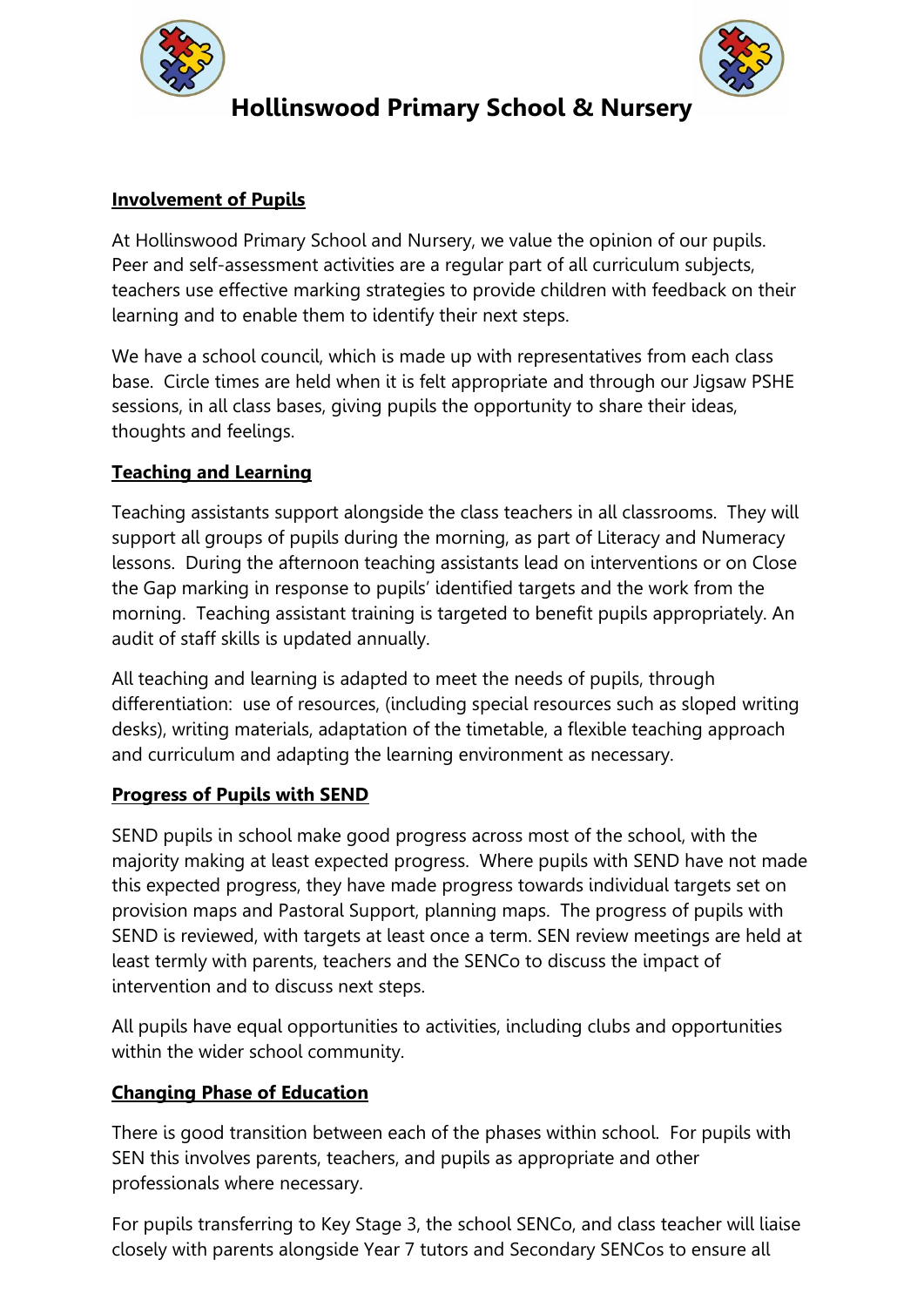



information is transferred. When necessary, additional transition sessions will be organised to support pupils.

## **External Personnel and Other agencies**

During this academic year we have liaised with, Learning Support Advisory Teachers, Occupational Therapy, Visual Impairment, Speech and Language Therapy, The Inclusion Mentor team, the Educational Psychologist and School Nurses. Some of this support has involved individual assessments where targets and strategies have been reviewed and updated. Relevant training for teaching assistants has been identified and delivered when appropriate, such as diabetes, manual handling, epipen and feeding peg training. Risk assessments have been reviewed and updated to ensure that all pupils with SEN and disabilities are safe and secure within the school environment.

At times, it has been necessary to complete a Education and Health Assessment (EHA), to ensure that all the needs of the child are being met and that professionals are working together. This often involves all agencies, including social care and health care workers as necessary.

### **Inclusion**

All pupils with SEN and/or disability take part in all aspects of the school life, including out of school activities. All children have participated in the full range of opportunities and events arranged by the school, including educational visits.

### **Accessibility**

The Disability Accessibility Plan is in place. The school is fully accessible for pupils with SEND. This includes ramp access where needed, a wheelchair lift and adapted toilets. We liaise with Sensory Inclusion for those pupils with visual and hearing impairments and Occupational Therapy for those pupils with physical needs. Adaptions have either been put in place to make parts of the building more accessible, for a pupil in a wheelchair in Key Stage Two.

### **Medical and Personal Care Needs**

We have a clear medical conditions flowchart which can be viewed on the website. If a child has medical needs, these are discussed with the relevant members of staff, parents and medical team. An Individual Health Care Plan is completed and reviewed each year where necessary for individual pupils, in conjunction with relevant staff, parents and medical team.

Staff have regular training regarding medical conditions and medication affecting individual children to ensure that all staff can manage medical situations if the need arises.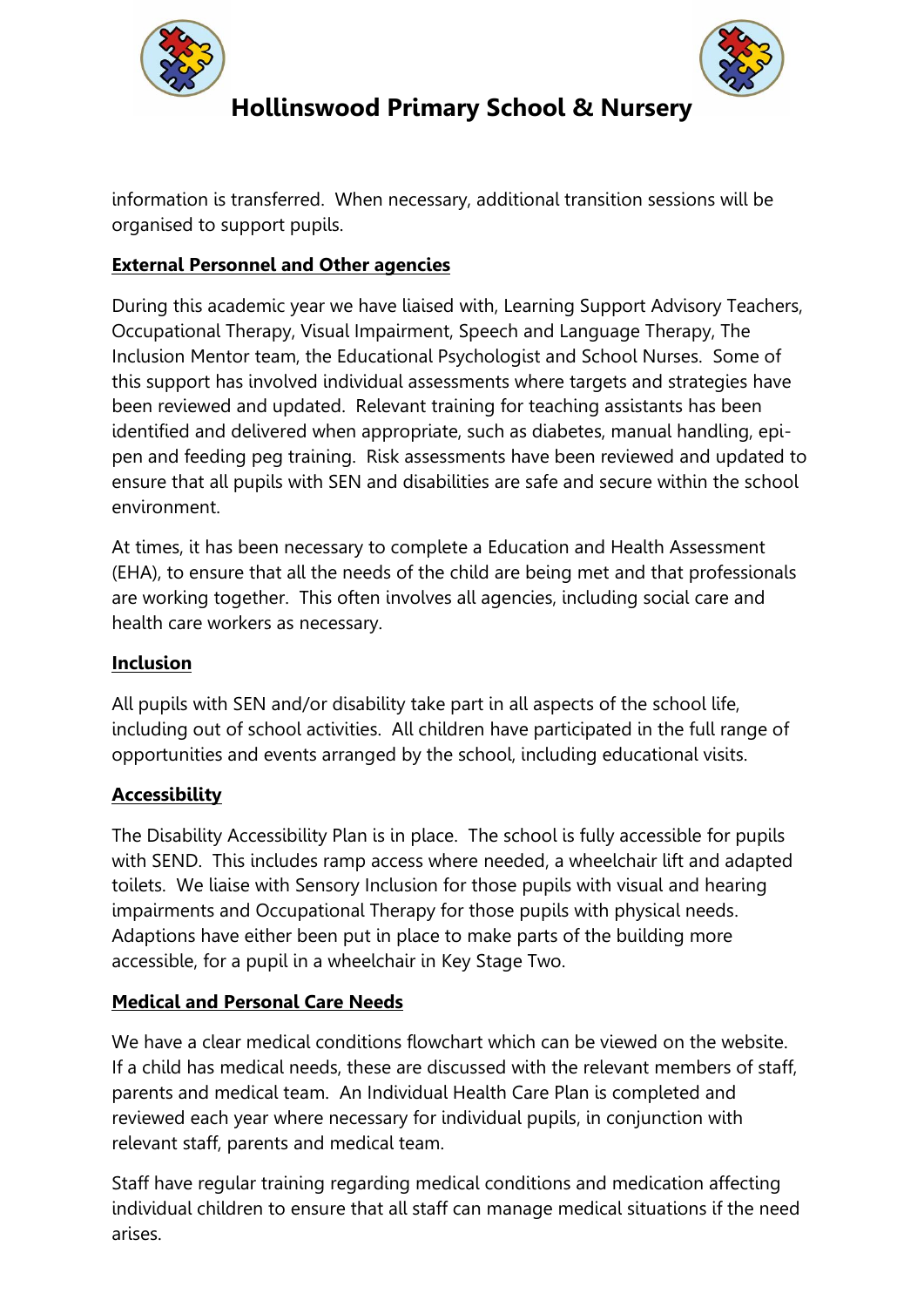



We have an Intimate Care Policy in place and can be requested from the school office.

## **Admissions**

The school admissions policy is operated by the Local Authority.

### **Equality**

We are committed to inclusion and equal access for all regardless of special needs or disability.

## **Complaints**

Any complaints are dealt with according to the school complaints policy.